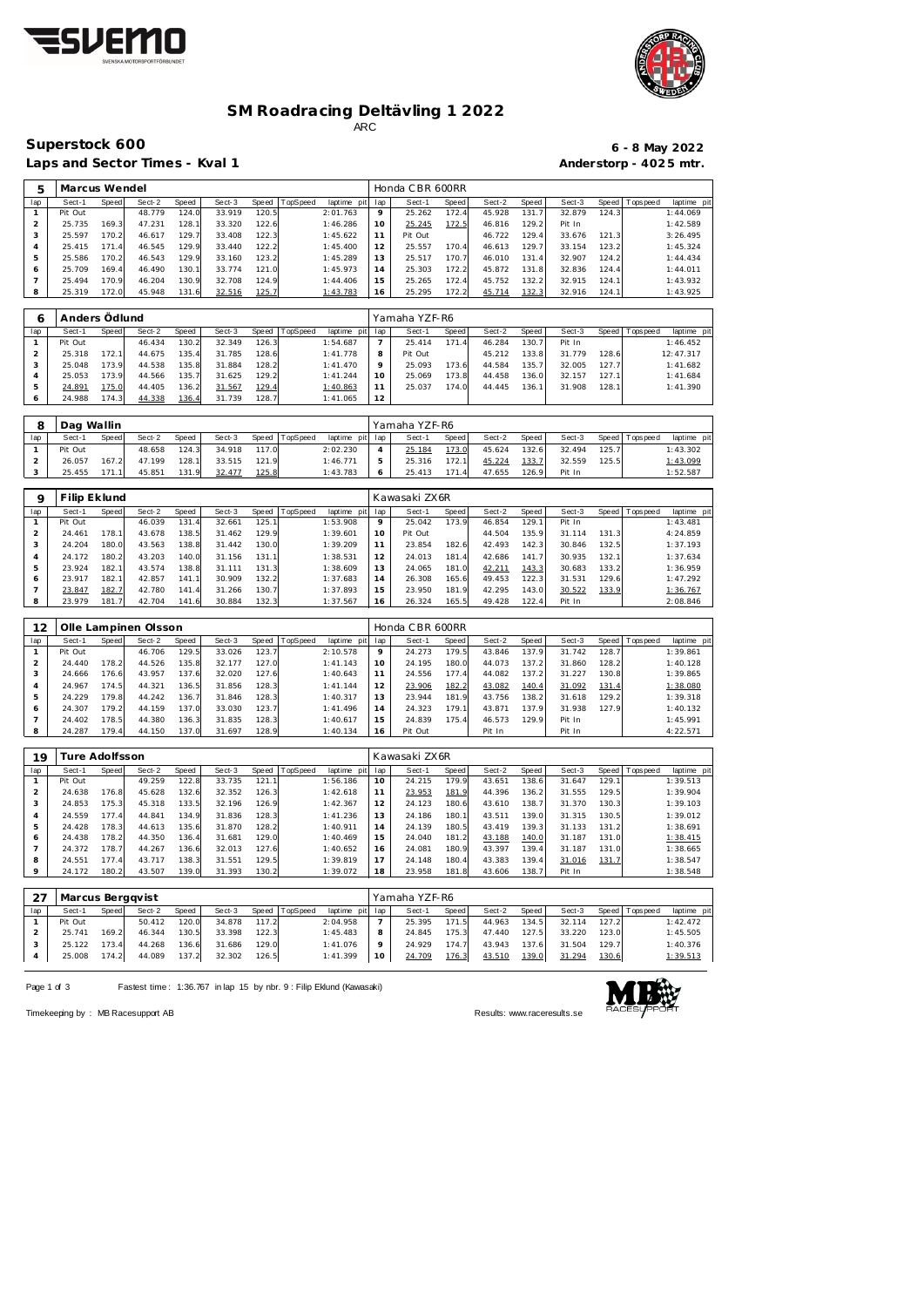



## **SM Roadracing Deltävling 1 2022**

ARC

|                                | Superstock 600    |                |                                |                |                  |                |          |                      |            |                     |                |                  |                |                  |                |             | 6 - 8 May 2022         |
|--------------------------------|-------------------|----------------|--------------------------------|----------------|------------------|----------------|----------|----------------------|------------|---------------------|----------------|------------------|----------------|------------------|----------------|-------------|------------------------|
|                                |                   |                |                                |                |                  |                |          |                      |            |                     |                |                  |                |                  |                |             |                        |
|                                |                   |                | Laps and Sector Times - Kval 1 |                |                  |                |          |                      |            |                     |                |                  |                |                  |                |             | Anderstorp - 4025 mtr. |
|                                |                   |                |                                |                |                  |                |          |                      |            |                     |                |                  |                |                  |                |             |                        |
| 5<br>6                         | 25.226<br>Pit Out | 172.7          | 46.320<br>48.868               | 130.6<br>123.8 | Pit In<br>33.880 | 120.6          |          | 1:42.218             | 11<br>12   | 24.833<br>Pit Out   | 175.4          | 44.784           | 135.0<br>115.9 | Pit In<br>36.034 | 113.4          |             | 1:40.193<br>6:30.079   |
|                                |                   |                |                                |                |                  |                |          | 5:14.010             |            |                     |                | 52.176           |                |                  |                |             |                        |
|                                |                   |                |                                |                |                  |                |          |                      |            |                     |                |                  |                |                  |                |             |                        |
| 65                             | Oliver Strandäng  |                |                                |                |                  |                |          |                      |            | Yamaha YZF-R6       |                |                  |                |                  |                |             |                        |
| lap                            | Sect-1            | Speed          | Sect-2                         | Speed          | Sect-3           | Speed          | TopSpeed | laptime pit          | lap        | Sect-1              | <b>Speed</b>   | Sect-2           | Speed          | Sect-3           | Speed          | Tops peed   | laptime pi             |
| $\mathbf{1}$                   | Pit Out           |                | 47.962                         | 126.1          | 32.203           | 126.9          |          | 1:57.061             | $\sqrt{4}$ | 23.931              | 182.0          | 42.374           | 142.7          | 30.555           | 133.7          |             | 1:36.860               |
| $\overline{a}$                 | 24.425            | 178.3          | 43.486                         | 139.1          | 30.954           | 132.0          |          | 1:38.865             | 5          | 27.599              | 157.8          | 45.988           | 131.5          | Pit In           |                |             | 1:45.583               |
| 3                              | 24.628            | 176.9          | 43.012                         | 140.6          | 30.712           | 133.0          |          | 1:38.352             | 6          | Pit Out             |                | 46.479           | 130.1          | 34.925           | 117.0          |             | 19:49.207              |
|                                |                   |                |                                |                |                  |                |          |                      |            |                     |                |                  |                |                  |                |             |                        |
| 66                             | Adam Bengtsson    |                |                                |                |                  |                |          |                      |            | Honda CBR 600RR     |                |                  |                |                  |                |             |                        |
| lap                            | Sect-1            | Speed          | Sect-2                         | Speed          | Sect-3           | Speed          | TopSpeed | laptime pit          | lap        | Sect-1              | Speed          | Sect-2           | Speed          | Sect-3           | Speed          | Tops peed   | laptime pi             |
| $\mathbf{1}$                   | Pit Out           |                | 49.846                         | 121.3          | 33.986           | 120.2          |          | 2:02.321             | 8          | 24.809              | 175.6          | 44.457           | 136.0          | 32.198           | 126.9          |             | 1:41.464               |
| $\overline{a}$                 | 25.296            | 172.2          | 45.011                         | 134.4          | 32.471           | 125.8          |          | 1:42.778             | 9          | 25.044              | 173.9          | 47.212           | 128.1          | Pit In           |                |             | 1:51.612               |
| 3                              | 25.055            | 173.9          | 44.684                         | 135.4          | 32.033           | 127.6          |          | 1:41.772             | 10         | Pit Out             |                | 45.770           | 132.1          | 32.982           | 123.9          |             | 4:00.892               |
| 4                              | 24.955            | 174.6          | 44.071                         | 137.2          | 31.956           | 127.9          |          | 1:40.982             | 11         | 24.995              | 174.3          | 44.356           | 136.4          | 32.150           | 127.1          |             | 1:41.501               |
| 5                              | 24.829            | 175.4          | 45.263                         | 133.6          | Pit In           |                |          | 1:46.591             | 12         | 24.880              | 175.1          | 43.875           | 137.8          | 31.757           | 128.7          |             | 1:40.512               |
| 6                              | Pit Out           |                | 45.297                         | 133.5          | 32.723           | 124.9          |          | 3:11.156             | 13         | 24.763              | 175.9          | 43.926           | 137.7          | 32.233           | 126.8          |             | 1:40.922               |
| 7                              | 24.922            | 174.8          | 45.235                         | 133.7          | 32.279           | 126.6          |          | 1:42.436             | 14         | 24.797              | 175.7          | 43.708           | 138.4          | 32.095           | 127.3          |             | 1:40.600               |
|                                |                   |                |                                |                |                  |                |          |                      |            |                     |                |                  |                |                  |                |             |                        |
| 69                             | Per Hyltén        |                |                                |                |                  |                |          |                      |            | Yamaha YZF-R6       |                |                  |                |                  |                |             |                        |
| lap                            | Sect-1            | Speed          | Sect-2                         | Speed          | Sect-3           | Speed          | TopSpeed | laptime pit          | lap        | Sect-1              | Speed          | Sect-2           | Speed          | Sect-3           | Speed          | Tops peed   | laptime pi             |
| $\mathbf{1}$                   | Pit Out           |                | 45.440                         | 133.1          | 31.933           | 128.0          |          | 1:53.745             | $\sqrt{4}$ | 24.212              | 179.9          | 43.958           | 137.6          | Pit In           |                |             | 1:38.972               |
| $\overline{a}$                 | 24.383            | 178.6          | 43.946                         | 137.6          | 31.273           | 130.7          |          | 1:39.602             | 5          | Pit Out             |                | 44.065           | 137.3          | 31.300           | 130.5          |             | 8:21.062               |
| 3                              | 24.433            | 178.3          | 45.566                         | 132.7          | 31.778           | 128.6          |          | 1:41.777             | 6          |                     |                |                  |                |                  |                |             |                        |
|                                |                   |                |                                |                |                  |                |          |                      |            |                     |                |                  |                |                  |                |             |                        |
| 71                             | Andreas Viking    |                |                                |                |                  |                |          |                      |            | Yamaha YZF-R6       |                |                  |                |                  |                |             |                        |
| lap                            | Sect-1            | Speed          | Sect-2                         | Speed          | Sect-3           | Speed          | TopSpeed | laptime pit          | lap        | Sect-1              | Speed          | Sect-2           | Speed          | Sect-3           | Speed          | T ops pee d | laptime pi             |
| $\mathbf{1}$                   | Pit Out           |                | 51.870                         | 116.6          | 34.803           | 117.4          |          | 2:04.232             | 8          | 24.937              | 174.7          | 44.995           | 134.4          | 32.594           | 125.4          |             | 1:42.526               |
| $\mathbf 2$                    | 25.448            | 171.2          | 45.890                         | 131.8          | 32.658           | 125.1          |          | 1:43.996             | 9          | 25.075              | 173.7          | 45.316           | 133.5          | Pit In           |                |             | 1:43.991               |
| 3                              | 25.011            | 174.2          | 45.268                         | 133.6          | 32.522           | 125.6          |          | 1:42.801             | 10         | Pit Out             |                | 46.162           | 131.0          | 32.347           | 126.3          |             | 3:34.201               |
| 4                              | 25.055            | 173.9          | 44.735                         | 135.2          | 31.978           | 127.8          |          | 1:41.768             | 11         | 24.986              | 174.3          | 44.654           | 135.4          | 31.957           | 127.9          |             | 1:41.597               |
| 5                              | 25.153            | 173.2          | 45.647                         | 132.5          | Pit In           |                |          | 1:42.426             | 12         | 24.826              | 175.5          | 44.366           | 136.3          | 32.065           | 127.4          |             | 1:41.257               |
| 6                              | Pit Out           |                | 46.605                         | 129.8          | 32.496           | 125.7          |          | 4:09.406             | 13         | 25.253              | 172.5          | 46.035           | 131.4          | Pit In           |                |             | 1:43.526               |
| $\overline{7}$                 | 24.984            | 174.4          | 44.971                         | 134.5          | 32.313           | 126.5          |          | 1:42.268             | 14         | Pit Out             |                | 1:15.728         | 79.9           | Pit In           |                |             | 2:59.449               |
|                                |                   |                |                                |                |                  |                |          |                      |            |                     |                |                  |                |                  |                |             |                        |
| 75                             |                   |                |                                |                |                  |                |          |                      |            | Yamaha YZF-R6       |                |                  |                |                  |                |             |                        |
|                                |                   |                | Mathias Mattsson               |                |                  |                |          |                      |            |                     |                |                  |                |                  |                |             |                        |
| lap                            | Sect-1            | Speed          | Sect-2                         | Speed          | Sect-3           | Speed          | TopSpeed | laptime pit          | lap        | Sect-1              | Speed          | Sect-2           | Speed          | Sect-3<br>32.779 | Speed<br>124.7 | Tops peed   | laptime pi             |
| $\mathbf{1}$<br>$\overline{a}$ | Pit Out<br>25.360 |                | 46.366<br>45.478               | 130.4<br>133.0 | 32.227<br>31.765 | 126.8<br>128.6 |          | 1:52.264<br>1:42.603 | 9<br>10    | Pit Out<br>25.435   | 171.3          | 47.632<br>45.121 | 127.0<br>134.0 | 31.832           | 128.4          |             | 5:16.443<br>1:42.388   |
| 3                              | 25.062            | 171.8<br>173.8 | 44.413                         | 136.2          | 31.772           | 128.6          |          | 1:41.247             | 11         | 25.038              | 174.0          | 44.428           | 136.1          | 31.488           | 129.8          |             | 1:40.954               |
| $\overline{4}$                 | 25.023            | 174.1          | 44.366                         | 136.3          | 31.499           | 129.7          |          | 1:40.888             | 12         | 24.829              | 175.4          | 44.170           | 136.9          | 31.488           | 129.8          |             | 1:40.487               |
| 5                              | 24.966            | 174.5          | 44.567                         | 135.7          | 31.912           | 128.0          |          | 1:41.445             | 13         | 24.956              | 174.5          | 44.031           | 137.4          | 31.613           | 129.3          |             | 1:40.600               |
| 6                              | 24.849            | 175.3          | 44.157                         | 137.0          | 31.397           | 130.1          |          | 1:40.403             | 14         | 24.975              | 174.4          | 43.753           | 138.2          | 31.253           | 130.7          |             | 1:39.981               |
| $\overline{7}$                 | 24.991            | 174.3          | 44.552                         | 135.8          | 31.604           | 129.3          |          | 1:41.147             | 15         | 24.827              | 175.5          | 44.028           | 137.4          | 32.075           | 127.4          |             | 1:40.930               |
| 8                              | 24.956            | 174.5          | 45.739                         | 132.2          | Pit In           |                |          | 1:41.578             | 16         | 25.093              | 173.6          | 45.661           | 132.5          | Pit In           |                |             | 1:43.530               |
|                                |                   |                |                                |                |                  |                |          |                      |            |                     |                |                  |                |                  |                |             |                        |
|                                |                   |                |                                |                |                  |                |          |                      |            |                     |                |                  |                |                  |                |             |                        |
| 85                             | Loke Knudsen      |                |                                |                |                  |                |          |                      |            | Honda CBR 600RR     |                |                  |                |                  |                |             |                        |
| lap                            | Sect-1            | Speed          | Sect-2                         | Speed          | Sect-3           | Speed          | TopSpeed | laptime pit          | lap        | Sect-1              | Speed          | Sect-2           | Speed          | Sect-3           | Speed          | T ops pee d | laptime pit            |
| $\mathbf{1}$                   | Pit Out           |                | 49.560                         | 122.0          | 34.248           | 119.3          |          | 2:00.513             | 10         | 25.788              | 168.9          | 46.192           | 130.9          | 33.015           | 123.8          |             | 1:44.995               |
| $\overline{c}$                 | 27.984            | 155.7          | 47.953                         | 126.1          | 34.222           | 119.4          |          | 1:50.159             | 11         | 25.738              | 169.2          | 46.820           | 129.2          | 32.862           | 124.3          |             | 1:45.420               |
| 3                              | 25.987            | 167.6          | 46.938                         | 128.9          | 33.416           | 122.3          |          | 1:46.341             | 12         | 25.632              | 169.9          | 45.840           | 131.9          | 32.528           | 125.6          |             | 1:44.000               |
| $\sqrt{4}$<br>5                | 25.807<br>25.838  | 168.8<br>168.6 | 47.322<br>46.411               | 127.8<br>130.3 | 33.326<br>33.098 | 122.6<br>123.5 |          | 1:46.455<br>1:45.347 | 13<br>14   | 25.825<br>Pit Out   | 168.7          | 48.788<br>47.234 | 124.0<br>128.0 | Pit In<br>33.150 |                |             | 1:44.827<br>2:19.006   |
| 6                              | 25.935            | 168.0          | 46.331                         | 130.5          | 32.878           | 124.3          |          | 1:45.144             | 15         | 26.059              |                | 46.382           | 130.4          | 32.849           | 123.3<br>124.4 |             | 1:45.290               |
|                                |                   |                |                                |                |                  |                |          |                      |            |                     | 167.2          |                  |                |                  |                |             | 1:44.165               |
| $\overline{7}$<br>8            | 25.726<br>25.770  | 169.3<br>169.0 | 46.657<br>47.238               | 129.6<br>128.0 | 33.024<br>32.951 | 123.7<br>124.0 |          | 1:45.407<br>1:45.959 | 16<br>17   | 25.715<br>25.633    | 169.4<br>169.9 | 45.763<br>46.358 | 132.2<br>130.5 | 32.687<br>33.245 | 125.0<br>122.9 |             | 1:45.236               |
| 9                              | 25.740            | 169.2          | 46.183                         | 131.0          | 33.039           | 123.7          |          | 1:44.962             | 18         |                     |                |                  |                |                  |                |             |                        |
|                                |                   |                |                                |                |                  |                |          |                      |            |                     |                |                  |                |                  |                |             |                        |
|                                |                   |                |                                |                |                  |                |          |                      |            |                     |                |                  |                |                  |                |             |                        |
| 95                             | Elias Mauritzon   |                |                                |                |                  |                |          |                      |            | Triumph Daytona 675 |                |                  |                |                  |                |             |                        |
| lap                            | Sect-1            | Speed          | Sect-2                         | Speed          | Sect-3           | Speed          | TopSpeed | laptime pit          | lap        | Sect-1              | Speed          | Sect-2           | Speed          | Sect-3           | Speed          | T ops pee d | laptime pi             |
| $\mathbf{1}$                   | Pit Out           |                | 44.260                         | 136.6          | 31.671           | 129.0          |          | 1:52.051             | 8          | 24.926              | 174.8          | 43.070           | 140.4          | 31.110           | 131.3          |             | 1:39.106               |
| $\overline{c}$                 | 24.937            | 174.7          | 43.882                         | 137.8          | 31.788           | 128.5          |          | 1:40.607             | 9          | 24.777              | 175.8          | 43.086           | 140.4          | 31.074           | 131.5          |             | 1:38.937               |
| 3                              | 25.056            | 173.9          | 43.592                         | 138.7          | 31.597           | 129.3          |          | 1:40.245             | 10         | 24.985              | 174.3          | 42.706           | 141.6          | 31.240           | 130.8          |             | 1:38.931               |
| 4                              | 24.874            | 175.1          | 43.174                         | 140.1          | 31.293           | 130.6          |          | 1:39.341             | 11         | 24.908              | 174.9          | 43.995           | 137.5          | 31.206           | 130.9          |             | 1:40.109               |
| 5                              | 24.925            | 174.8          | 43.546                         | 138.9          | 31.379           | 130.2          |          | 1:39.850             | 12         | 25.065              | 173.8          | 43.198           | 140.0          | 31.479           | 129.8          |             | 1:39.742               |

Page 2 of 3 Fastest time: 1:36.767 in lap 15 by nbr. 9 : Filip Eklund (Kawasaki)

 24.925 174.8 43.546 138.9 31.379 130.2 1:39.850 25.466 171.1 44.361 136.3 Pit In 1:40.991 13



24.974 174.4 43.899 137.8 33.299 122.7 1:42.172

Timekeeping by : MB Racesupport AB Results:<www.raceresults.se>